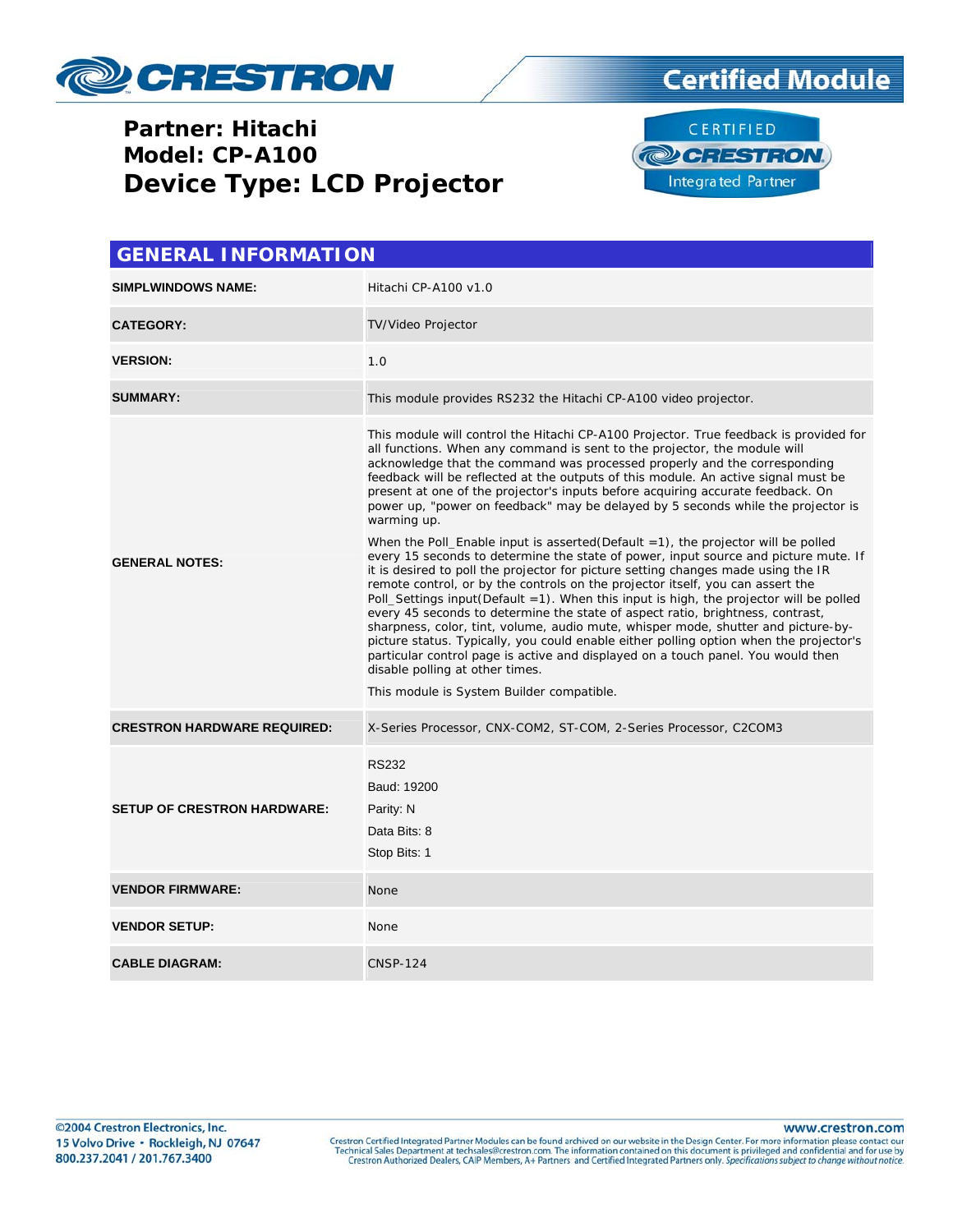

## **Certified Module**

## **Partner: Hitachi Model: CP-A100 Device Type: LCD Projector**

CERTIFIED **@CRESTRON Integrated Partner** 

Rear Mew of Connector Rean View of Connector **CNSP-124** O Ō จ ⊛ ⊛ ☺ © Rx Rx ⊚ Z<br>T ℗ 2<br>9 ۷ ⊚ Тx Тx ◉ ◉ G G ⊕ ④ ⊚ ◈  $(5)$ ග О O 9 Pln Female 9 Pin Female

#### **CONTROL:**

| Power_ <on off="" toggle=""></on>                 | D | Pulse to turn power on or off.                                                                   |
|---------------------------------------------------|---|--------------------------------------------------------------------------------------------------|
| $Input_*$                                         | D | Pulse to select the input source.                                                                |
| Picture_Mute_ <on off="" toggle=""></on>          | D | Pulse to select picture mute state.                                                              |
| Aspect_*                                          | D | Pulse to select aspect mode. Aspect mode availability is dependent on what input<br>is selected. |
| Picture Mode *                                    | D | Pulse to select desired picture mode.                                                            |
| Auto_Adjust                                       | D | Pulse to activate the auto adjust function.                                                      |
| Whisper_ <on off="" toggle=""></on>               | D | Pulse to turn whisper mode on or off.                                                            |
| Freeze_ <on off="" toggle=""></on>                | D | Pulse to turn freeze mode on or off.                                                             |
| Digital_Zoom_ <ln out=""></ln>                    | D | Press to adjust digital zoom setting.                                                            |
| Digital_Shift_ <up down="" left="" right=""></up> | D | Press to adjust the digital shift setting.                                                       |
| Contrast_ <up down=""></up>                       | D | Adjusts contrast setting up/down.                                                                |
| Brightness_ <up down=""></up>                     | D | Adjusts brightness setting up/down.                                                              |
| Color_ <up down=""></up>                          | D | Adjusts color setting up/down.                                                                   |
| Tint_ <up down=""></up>                           | D | Adjusts tint setting up/down.                                                                    |
| Sharpness_ <up down=""></up>                      | D | Adjusts sharpness setting up/down.                                                               |
| Volume_ <up down=""></up>                         | D | Adjusts the volume level.                                                                        |

©2004 Crestron Electronics, Inc. 15 Volvo Drive · Rockleigh, NJ 07647 800.237.2041 / 201.767.3400

www.crestron.com

Crestron Certified Integrated Partner Modules can be found archived on our website in the Design Center. For more information please contact our Technical Sales Department at techsales@crestron.com. The information contain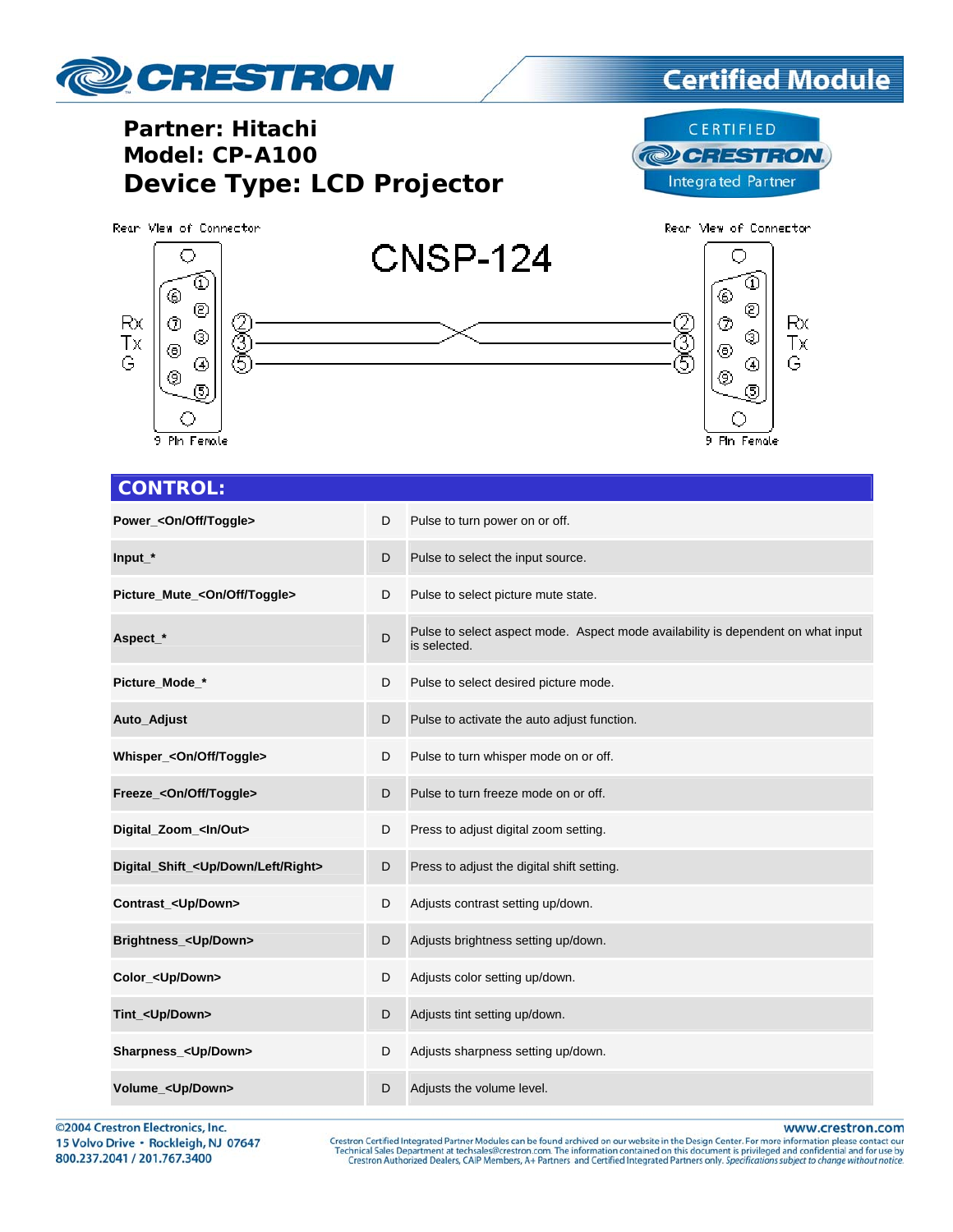# CRESTRON

## **Partner: Hitachi** Model: CP-A100 **Device Type: LCD Projector**



**Certified Module** 

| Volume_Mute_ <on off="" toggle=""></on> | D | Pulse to select volume mute state.                                                                |
|-----------------------------------------|---|---------------------------------------------------------------------------------------------------|
| <b>Poll Enable</b>                      | D | When high, projector will be polled for it's general settings every 15 seconds<br>$(Default=1)$ . |
| <b>Poll_Settings</b>                    | D | When high, projector will be polled or it's picture settings every 45 seconds<br>$(Default=1)$ .  |
| <b>From Device</b>                      | S | Serial signal to be routed from an RS-232C port                                                   |

| <b>FEEDBACK:</b>                  |   |                                                                |
|-----------------------------------|---|----------------------------------------------------------------|
| Power_Is_ <on off=""></on>        | D | True feedback indicating current power state.                  |
| $Input$ $Is$ $*$                  | D | True feedback indicating current selected input source.        |
| Picture_Mute_Is_ <on off=""></on> | D | True feedback indicating current picture mute state.           |
| Aspect_ls_*                       | D | True feedback indicating current aspect ratio.                 |
| Picture_Mode_Is_*                 | D | True feedback indicating current picture mode.                 |
| Whisper_Is_ <on off=""></on>      | D | True feedback indicating whisper on/off state.                 |
| Freeze_Is_ <on off=""></on>       | D | True feedback indicating freeze on/off state.                  |
| *_Gauge                           | A | Analog value of picture/volume settings to be sent to a gauge. |
| Volume_Mute_Is_ <on off=""></on>  | D | True feedback indicating current volume mute state.            |
| Lamp_Hours                        | A | Decimal value of device's elapsed lamp hour usage.             |
| To_Device                         | S | Serial data signal to be routed to a 2 way com port.           |

www.crestron.com

Crestron Certified Integrated Partner Modules can be found archived on our website in the Design Center. For more information please contact our Technical Sales Department at techsales@crestron.com. The information contain